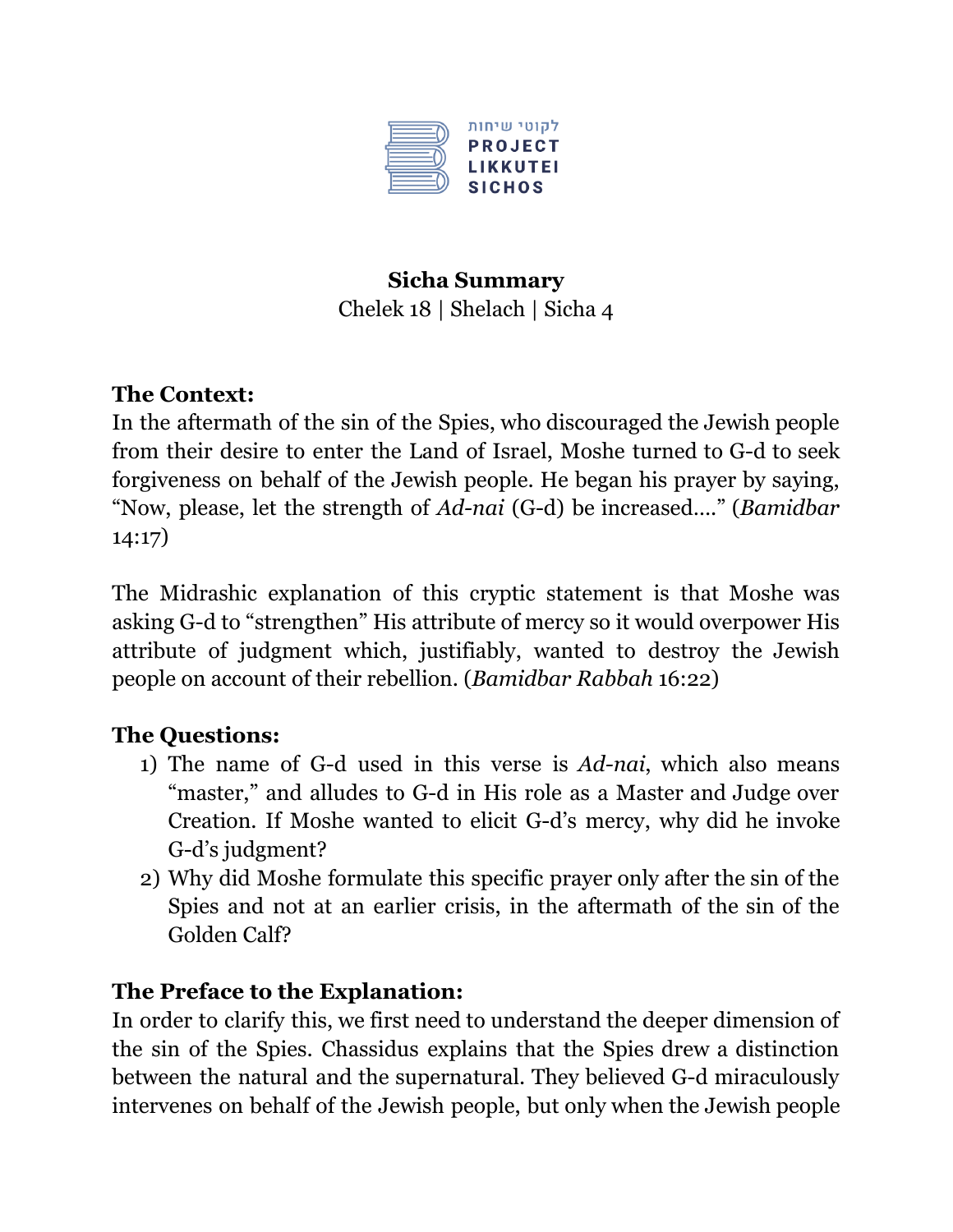live in a spiritually elevated fashion, outside the dictates of nature. In the desert, where the Jewish people were not involved with the mundane realities of the natural world — for example, they didn't have to farm the land to produce food, and they didn't have to work to provide for their livelihood — G-d provided for them miraculously. When the Jewish people conform to the natural world's expectations, however, G-d does not intervene, but rather, He leaves nature to its own devices.

Thus, the Spies declared that the Jewish people would be unsuccessful in conquering the land of Israel, because when entering Israel, the Jews would be expected to conform to the expectations of the natural world and would no longer be able to expect G-d's miraculous intervention. In the frank, natural assessment, "they are stronger than we." (*Bamidbar*, 13:31)

### **The Explanation:**

The Spies, however, were wrong: For even though G-d did institute a system of nature that seems to preclude His involvement, G-d's power extends to the natural world nonetheless. This is expressed by the use of the name *Ad-nai*, which refers to G-d in His role as Creator of the natural world, but also alludes to his "mastery" over His Creation. The Spies, through their slander, "weakened," so to speak, this dimension of G-d.

When Moshe prayed, "Now, please, let the strength of *Ad-nai* (G-d) be increased…," he was asking for G-d to refute the Spies' assertion, and to display His mastery and strength over the natural world. That is why He used this specific name of G-d, and why this prayer was appropriate only as a response to the sin of the Spies.

#### **The Zohar:**

There is a perplexing teaching from the *Zohar* on this verse: "The Jewish people are privileged from among the idolatrous nations of the world, for G-d desires them; He is known by the Jewish people's name, and He takes pride in them." (*Zohar* vol. 2, p. 161a)